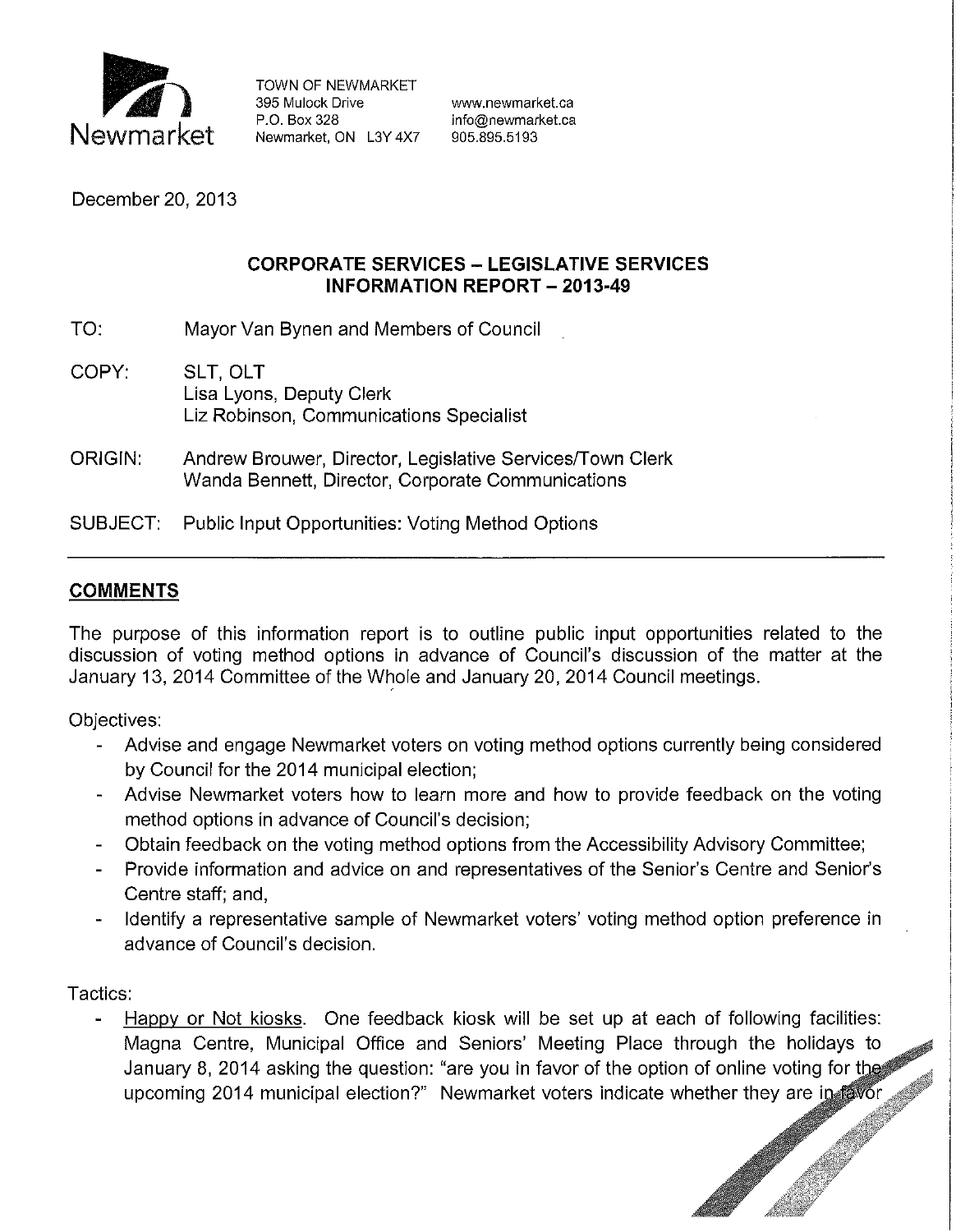of this option by pressing one of four buttons representing a spectrum of preferences, from in favor to not in favor, symbolized by happy to sad face icons as understood by the user.

Kiosks will be monitored by staff and a ten second delay exists between each registered response to deter an individual from attempting to provide their feedback more than once. All three kiosks will be set up at the Magna Centre for the First Night event on December 31, 2013. Kiosks are a helpful way to raise awareness and provide a forum for feedback, but cumulative results may not be considered scientific or representative (although analytics around time and location are available). Results are similar to a general call for feedback the Town undertakes on other matters before Council.

- Accessibility Advisory Committee feedback. A meeting of the Accessibility Advisory Committee has been scheduled for January 9, 2014 to further outline the options considered in the Joint Legislative Services and Information Technology Services Report 2013-43 dated November 29, 2013 regarding "Voting Method Options, 2014 Municipal Election". The Committee had discussed the matter previously, but did not have the benefit of the staff report outlining further details on options and key considerations.
- Seniors' Meeting Place feedback. Representatives of the Seniors' Meeting Place, including the "CyberSeniors" Club and Seniors' Meeting Place staff will be contacted to outline and invite their input on the voting method options being considered by Council. The intent is to gauge their preference on the voting method options and identify educational and support measures which would assist in the transition to online voting, should Council adopt this method. Feedback from the Seniors' Meeting Place representatives will be considered in the same manner as a demographic focus group. Results may not be considered scientific or representative.
- Representative telephone survey. A representative telephone survey of 800 Newmarket voters will be administered on January 7 and 8, 2014, with respondents from across each Ward throughout the Town. The survey will gauge preference on voting method options, including preference on the timing of introducing online voting as requested by Council.
- Web survey. In addition to the telephone survey, a web survey option will also be available by December 23, 2013 through to January 9, 2014. The same questions asked in the representative telephone survey will be asked in the online survey. The landing page will include links to the staff report and video presentation of the Clerk from the December 9 Special Committee of the Whole meeting.
- Public Information Centre. A Public Information Centre has been scheduled January 9, 2014 at 7 p.m. in the Council Chambers. Legislative Services staff will give a presentation on the voting method options and provide an opportunity for feedback and a question/answer period by the attendees.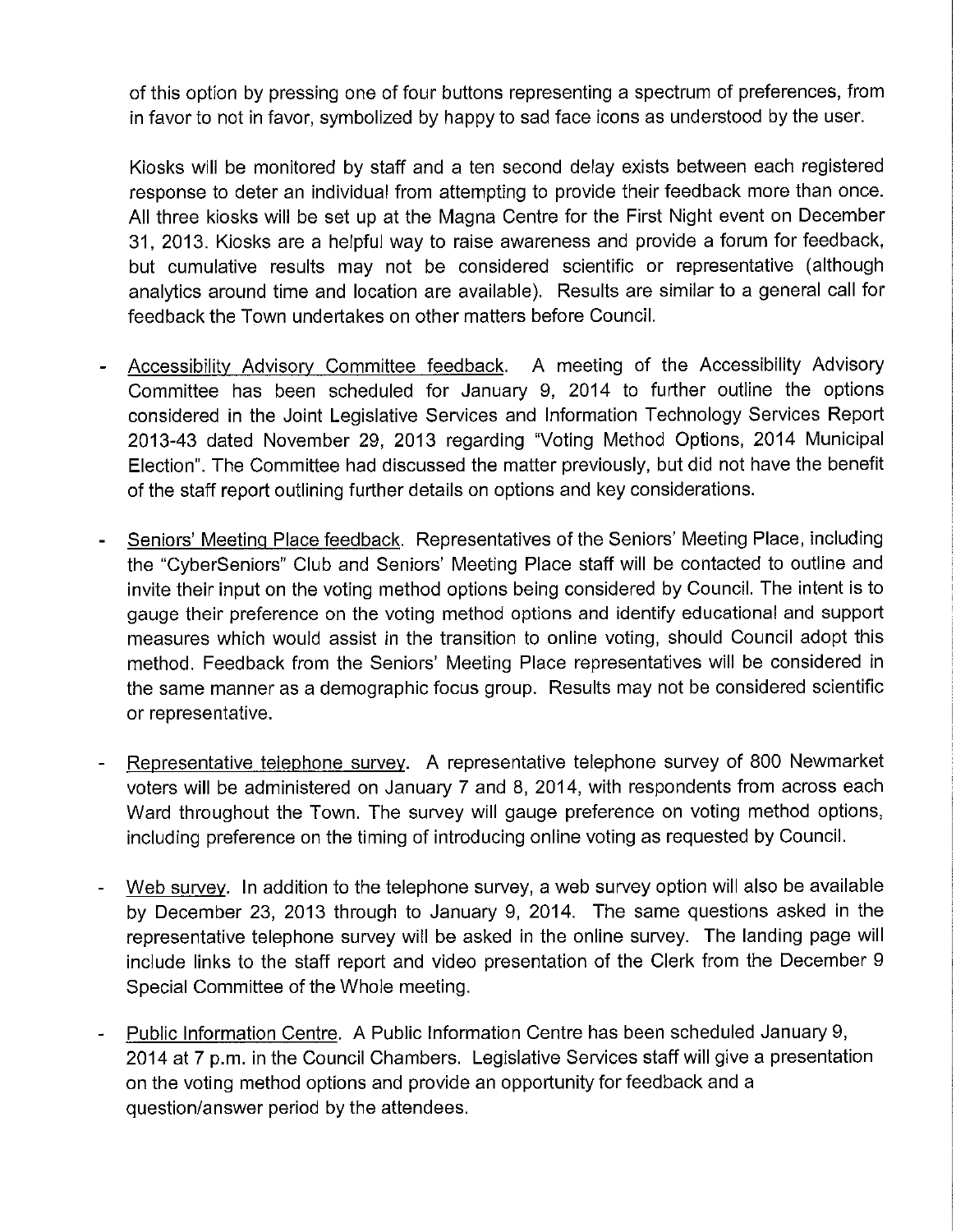A media release will be issued December 23, 2013 outlining public input opportunities. Notice will also be provided in the Town page, on the Town's website and through the Town's Twitter account.

All public input will be summarized in an addendum presentation to the January 13, 2014 Committee of the Whole meeting. The same presentation will address matters raised by Council at the December 16, 2013 Council meeting regarding Joint Legislative Services and Information Technology Services Report 2013-43 dated November 29, 2013 regarding "Voting Method Options, 2014 Municipal Election".

### **BUSINESS PLAN AND STRATEGIC PLAN LINKAGES**

This initiative supports the Town's Vision, Mission and Community Strategic Plan goal of being well-equipped and managed by implementing policies and processes that reflect sound and accountable governance and fiscal responsibility in achieving service excellence.

### **HUMAN RESOURCE CONSIDERATIONS**

There are no human resource considerations associated with this report.